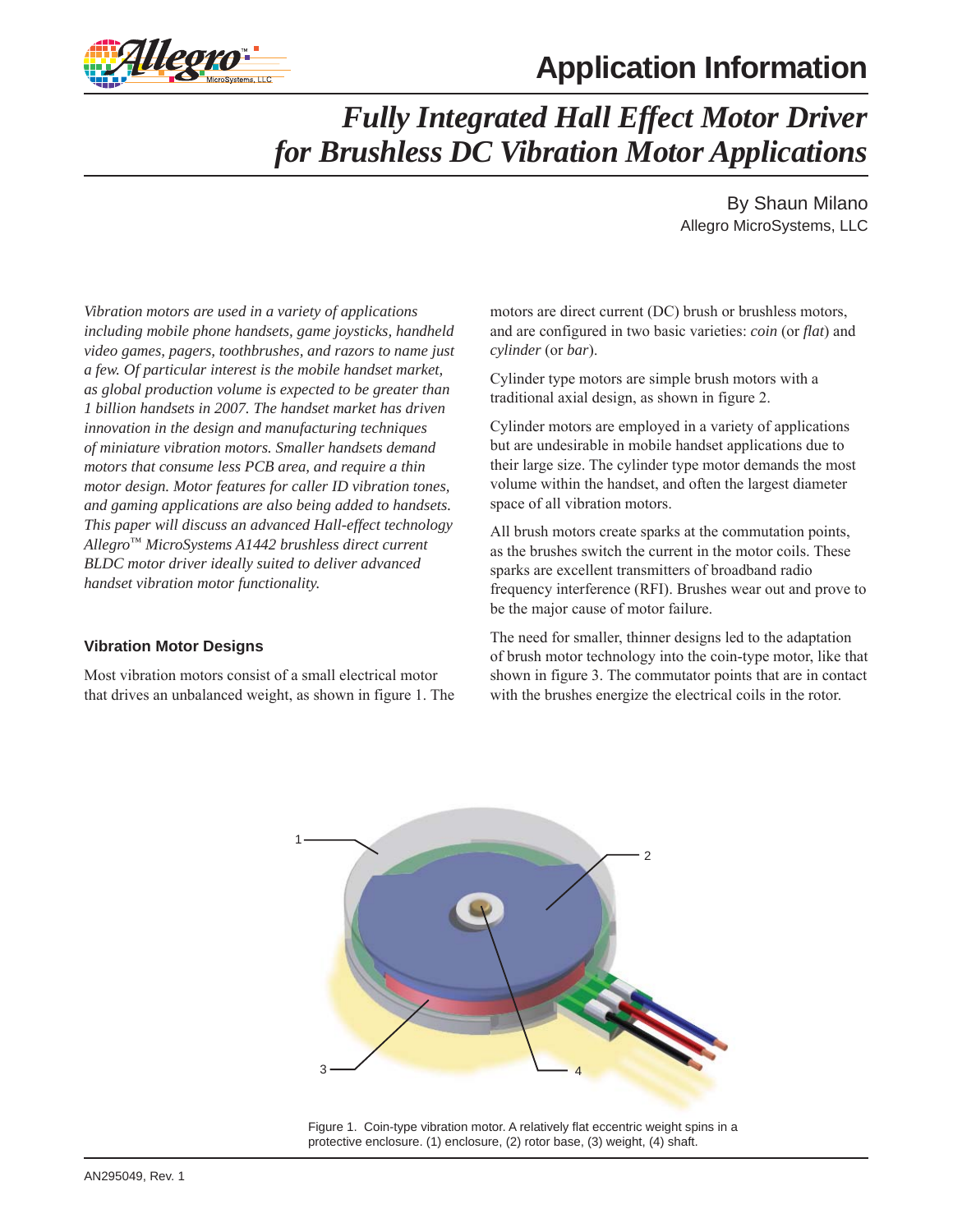Energizing the coils establishes a magnetic field strong enough to interact with the ring magnet integrated into the stator, causing rotation.

As shown in figure 3, the commutation points are arranged in alternating polarity pairs, so as the rotor moves, the coils are constantly reversing polarity as they pass over commutation points. In this way the motor continually rotates, and at a speed that is proportional to the applied voltage. The more complex brushes in coin designs are generally less reliable than their equivalent brush cylinder motors.

### **Brushless Vibration Motors**

As discussed, brushless motors bring extended motor life and eliminate RFI by their lack of sparks. BLDC designs are also providing the smallest diameter and thinnest coin-type motors in



Figure 2. Cylinder (bar) type vibration motor with an external weight spinning perpendicular to the body.



Figure 3. Brush coin-type vibration motor exploded view. (1) enclosure top, (2) rotor (view as mounted), (3) rotor (inverted view), (4) enclosure bottom, (5) coils, (6) commutation points, (7) alternating power supply circuits, (8) ring magnet (showing representative polar zones), (9) power supply brushes.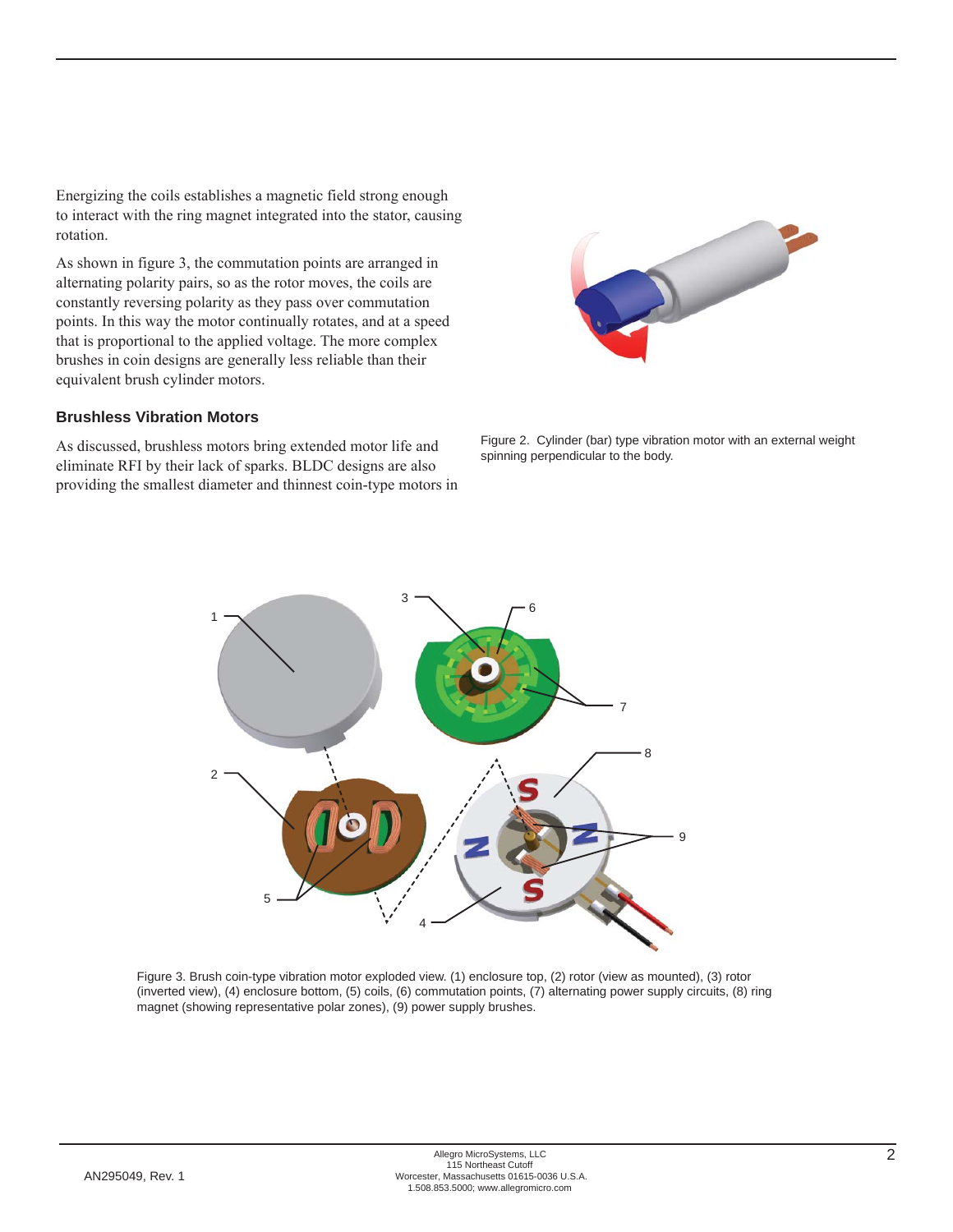the industry. Figure 4 illustrates the basic construction of such a motor.

In this design, the rotor assembly includes the magnet as well as the weight that provides the vibration during rotation. The relatively bulky coils are moved to the stator, where they are connected to the controlling IC.

Digital commutation and linear soft-switching eliminates the sparks and therefore RFI interference. The fully integrated A1442 Hall effect device and precision amplifier are coupled to an internal full bridge output through comparator circuitry that determine the proper commutation points. The third wire shown in the motor of figure 4 is optional, connecting to an enable pin on the A1442 that can be used to control the active braking and sleep functions. This third wire can be eliminated by tying the IC pin to  $V_{CC}$  on the PCB.

The A1442 is the only IC necessary to drive the motor. The functional block diagram in figure 5 illustrates the device operation and advanced features. Notice in figures 4 and 5 that the integrated Hall element eliminates the need for an external Hall element, and thereby reduces the motor PCB component count to just the A1442. The only external component required is a standard circuit feature, a 0.1 μF bypass capacitor located on the application motor mount PCB, used to minimize voltage spikes on the supply that are generated when switching an inductive load.

#### **Soft-Switching and Commutation**

When the device powers-up, it senses the magnetic field and activates the bridge. The active transistors are set according to the magnetic pole. A south polarity magnetic field activates the output transistors Q1 and Q4, driving current from  $V_{\text{OUT1}}$  to



Figure 4. Brushless coin-type vibration motor exploded view. Brushes and commutation contacts are replaced by a Hall effect sensor IC (Allegro MicroSystems A1442 shown), and coils are relocated to the stator. (1) enclosure top, (2) rotor (view as mounted), (3) rotor (inverted view), (4) enclosure bottom, (5) ring magnet (showing representative polar zones), (6) eccentric weight, (7) coils.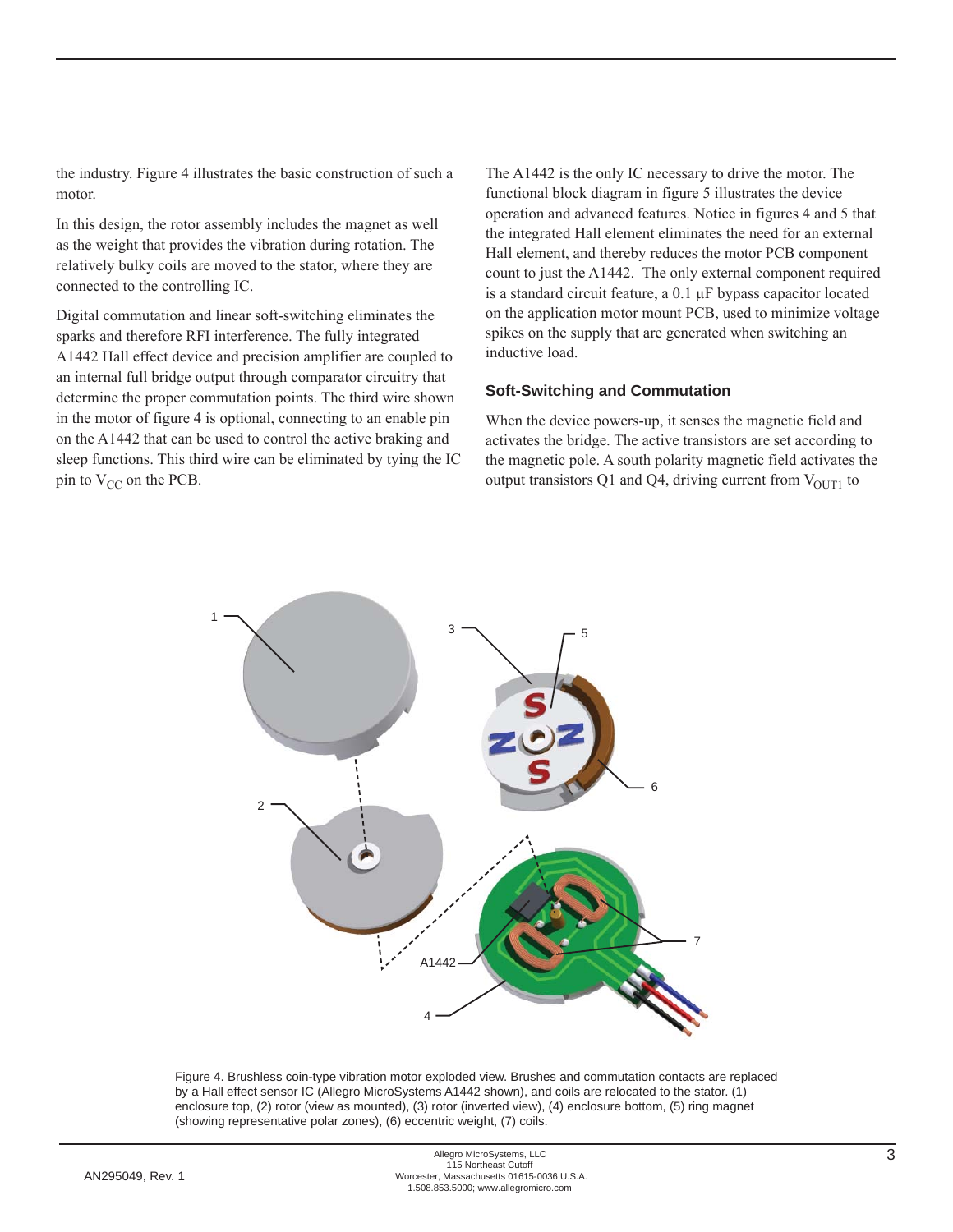$V<sub>OUT2</sub>$ . As a north polarity magnetic pole approaches (due to rotation), Q1 and Q4 are turned off and Q2 and Q3 are turned on. This drives current from  $V_{\text{OUT2}}$  to  $V_{\text{OUT1}}$ , thereby reversing the direction of current flowing in the coils.

Motor designs vary, but maximum rpm ranges from 9000 to 15000 rpm. Most designs employ a 4-pole rotor magnet, with a few designs using 6-pole magnets. Using these parameters, it is easy to calculate the commutation switching frequency  $(f_{CS}, Hz)$ using the following formula:

VDD Output Reverse Battery Full Bridge Q1 Q3 SLEEP Power and Sleep Active Braking Mode Control Control Drive Logic VOUT1 and Soft Start Stall Detection VOUT2 0.1 μF Control Hall Element Q2 Am p M Q4 Thermal Shutdown Protection GND 

$$
f_{\rm CS} = \text{RPM} \times \text{PP} / 60 ,
$$

where PP is the quantity of pole-pairs. For a 4-pole magnet at 9000 rpm,  $f_{CS}$  is 300 Hz, and for a 6-pole magnet at 15000 rpm, it is 750 Hz. Thus, the commutation signal and coil current switching events occur in the audible frequency range. The softswitching drive algorithm is optimum for minimizing the audible noise and EMI produced by switching the inductive motor coil load by gradually reducing and then reversing current in the coils. The timing diagram in figure 6 illustrates the switching behavior.

Figure 5. A1442 BLDC vibration motor driver functional block diagram.



Figure 6. A1442 BLDC vibration motor driver timing diagram. (1) rotor magnet field sensed by A1442, (2) Hall circuitry internal signal for commutation, (3) full bridge activation signals, (4) A1442 output, (5) induced motor coil current.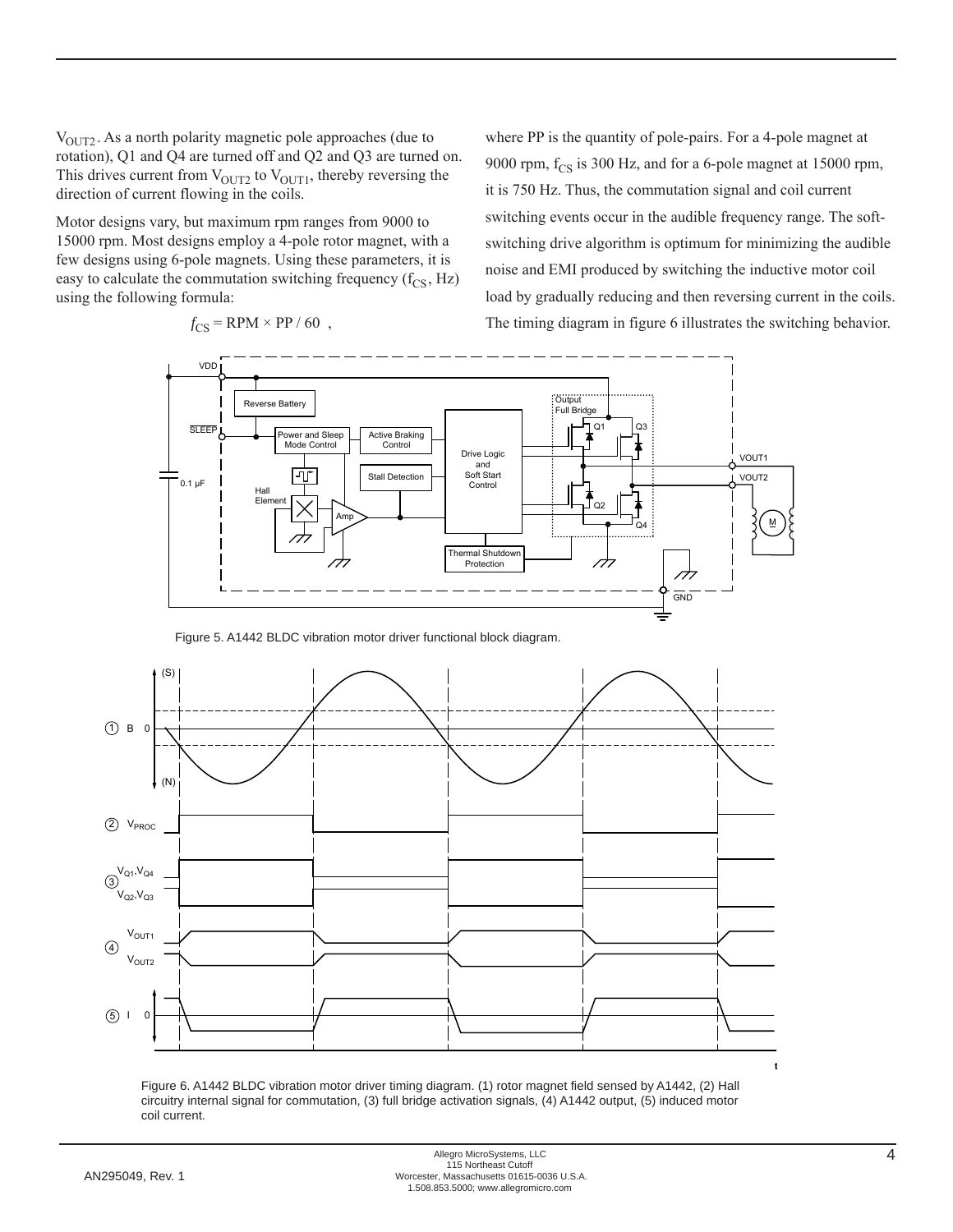## **Active Braking, Sleep Mode, and Anti-Stall**

The Allegro A1442 has an integrated active braking function that can be used for fast stop-start cycling. Fast stop-start cycles are useful in mobile handsets for vibration ring tones, caller ID when the phone is in silent mode, and for gaming applications. The braking function is activated using the  $\overline{\text{SLEEP}}$  pin, shown in figure 5.

When a low signal is applied to the  $\overline{\text{SLEEP}}$  pin, the A1442 initiates the active braking function, by reversing the polarity of the output bridge and thereby the current direction through the motor coils. The effect of reversing the current, and therefore the field, is to apply force to rotate the motor in the reverse direction, which will quickly decelerate the motor. After braking the A1442 enters sleep mode by shutting down the active circuitry of the IC.

During sleep mode, the current consumption of the IC is typically less than 1  $\mu$ A. The  $\overline{\text{SLEEP}}$  pin can eliminate a FET transistor on the customer PCB that would otherwise be necessary to switch power to the motor on and off; as a result, the motor can be permanently connected to the battery.

If the motor stalls, the A1442 will initiate an anti-stall algorithm. When a stall event occurs, the outputs will be continually turned on and off to restart the motor. The onoff cycles generate torque cycles that shake the motor and improve the probability of a start. It also prevents continuous stall current that can damage the motor coils.

## **Protection and Ultra Thin Packaging**

Reverse battery protection is incorporated onto the A1442 to protect the device in case the motor wires are inadvertently soldered backwards on the PCB, making rework possible.

If the outputs of the coil are inadvertently shorted when the device is powered-on, the A1442 has thermal shutdown protection that will disable the outputs as the IC heats up. The reverse battery protection feature and thermal shutdown have proven to be very robust features for assembly plants and for rework at OEM board assembly.

With the advent of very thin designs, such as the Motorola<sup>®</sup> MOTORAZR™ phone, the thickness of the vibration motor has become an important selling feature. The Allegro A1442 device is available in one of the world's thinnest MLP packages. With present finished motor thickness trending toward 1.5 mm and below, additional design flexibility is obtainable using the Allegro EW package, an MLP (DFN) with an overall package height of 0.4 mm maximum, and length and width dimensions of only 1.5 mm  $\times$  2.0 mm. The A1442 EW package is shown in figure 7.

## **Summary**

The A1442 is a full-bridge motor driver designed to drive low-voltage, brushless DC (BLDC) motors. Commutation of the motor is achieved by use of a single Hall element to detect the rotational position of an alternating-pole ring magnet. The device integrates all the necessary electronics. This includes the Hall element circuit used for commutation, the motor control circuitry, and the full output bridge.

This fully integrated single chip solution provides enhanced reliability (including reverse battery protection and output short circuit protection) and eliminates the need for any external support components besides the standard external 0.1 μF bypass capacitor.

The A1442 employs a soft-switching algorithm to minimize audible switching noise, and RFI and EMI interference. An